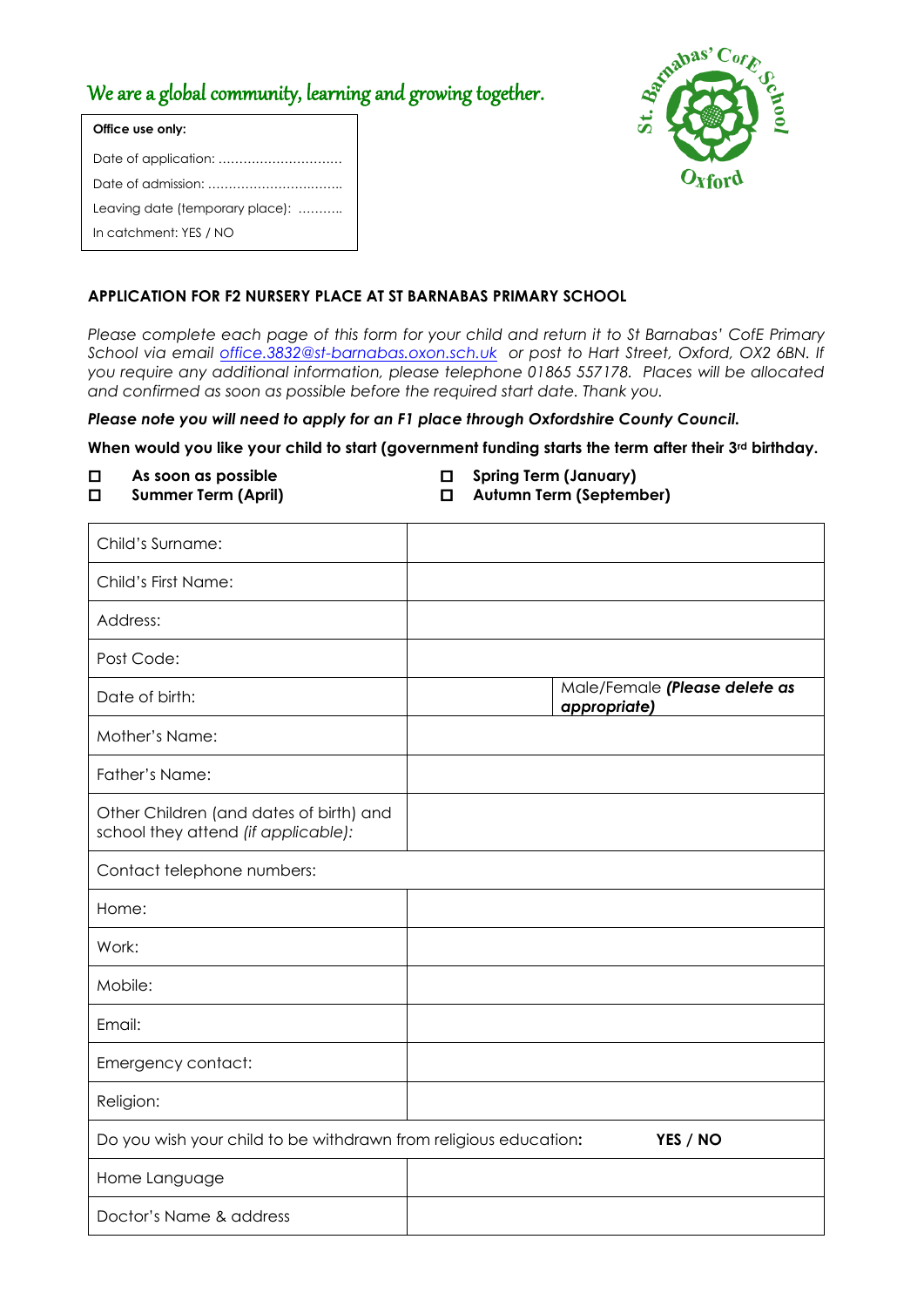| Health Visitor:                                                      |  |
|----------------------------------------------------------------------|--|
| Name & address of previous school:                                   |  |
| If you have recently moved, please<br>give your previous address     |  |
| Is there any special information we<br>should know about your child: |  |
| If temporary place required expected<br>leaving date:                |  |

Providing we have places available your child can start in our nursery the term after they turn three years old. This is when the government funding starts.

The government funding entitles you to five funded sessions at St Barnabas' Nursery this is five morning sessions 8.45 – 11.45 am and additional sessions can be purchased. To top-up to a full day wraparound care the cost is £17.50 a day or £87.50 for a full week. This top-up will include the lunchtime wraparound care. Our other additional session is our lunchtime wraparound session which enables your child to stay until 12.20 pm at a cost of £5.00 per day or £25.00 for a full week.

## **Please tick**  $\checkmark$  **below lunch arrangements if using extended sessions:**

## **My child will require a school cooked meal at £2.40\* per day**

## **My child will bring a packed lunch**

| Please $\textsf{tick} \prec \textsf{which}$ sessions you would like your child to attend. The same sessions must be booked |
|----------------------------------------------------------------------------------------------------------------------------|
| each week. If booking a full day, the lunchtime session is included.                                                       |

|                                                     |                                              | <b>Paid for Extended wraparound sessions</b>                                    |                                                                                 |
|-----------------------------------------------------|----------------------------------------------|---------------------------------------------------------------------------------|---------------------------------------------------------------------------------|
|                                                     | <b>Morning Session</b><br>08.45am to 11.45am | Lunchtime Session<br>£5.00 per day<br>Morning session $+11.45$<br>am - 12.20 pm | Full day<br>£17.50 per day<br>Morning & lunchtime<br>session $+12.20 - 3.00$ pm |
| Monday                                              |                                              |                                                                                 |                                                                                 |
| Tuesday                                             |                                              |                                                                                 |                                                                                 |
| Wednesday                                           |                                              |                                                                                 |                                                                                 |
| Thursday                                            | Free - provided by                           |                                                                                 |                                                                                 |
| Friday                                              | government                                   |                                                                                 |                                                                                 |
| <b>Total cost of sessions</b>                       |                                              | Number of sessions x<br>£5.00 per session<br>£                                  | Number of sessions x<br>£17.50 per session<br>£                                 |
| Total cost of school<br>cooked lunch if<br>required |                                              | Number of lunches x<br>£2.40* per session<br>£                                  | Number of lunches x<br>£2.40* per session<br>£                                  |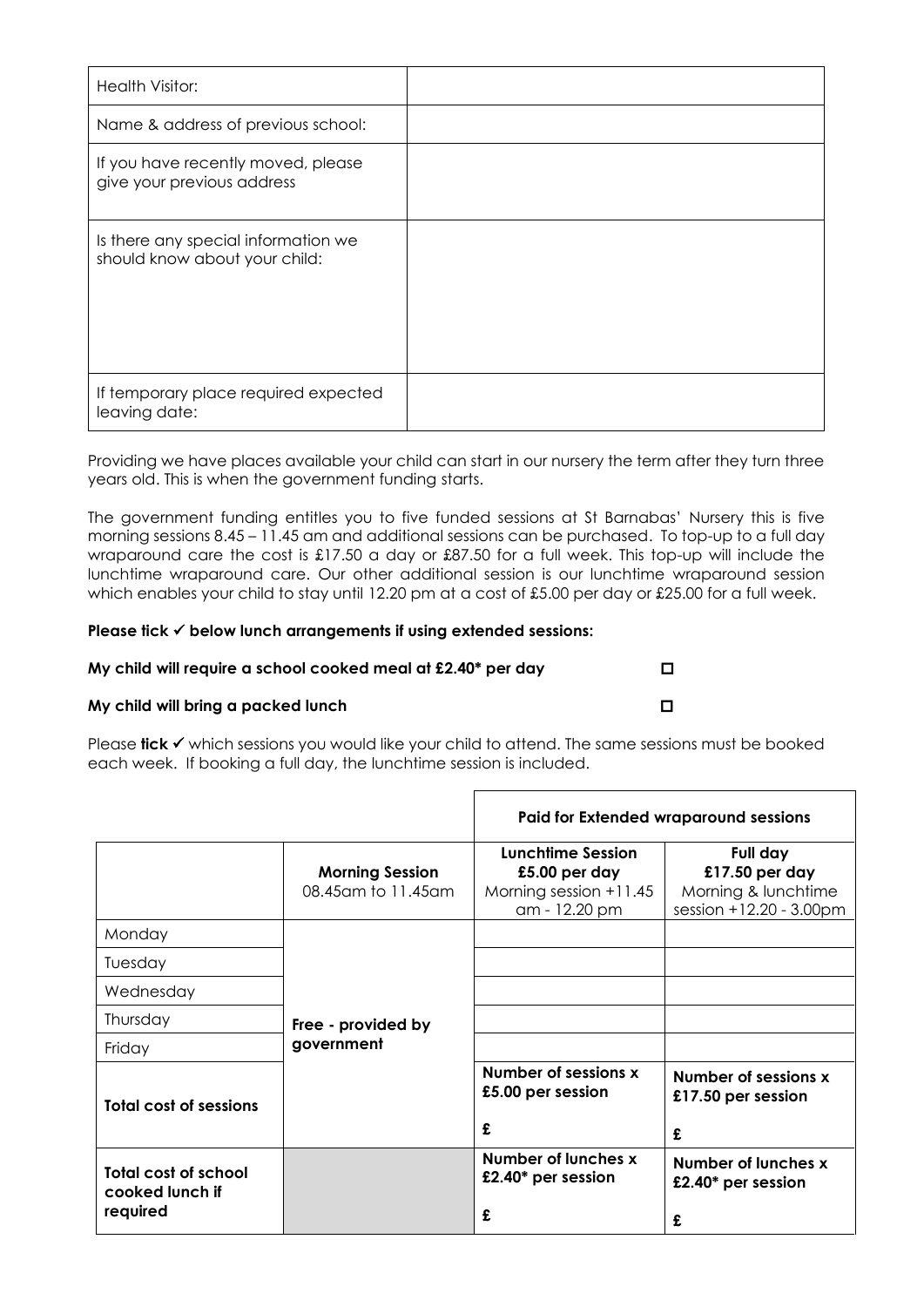| Total overall cost that |  |  |
|-------------------------|--|--|
| will be added to        |  |  |
| <b>School Gateway</b>   |  |  |

## **\*this cost is subject to change by our provider**

## **Will you be eligible/applying for 30-hour government funding? YES/NO**

**If YES**, what is your National Insurance Number: …………………………………

Eligibility Code: ......................................................

From the term after your child turns 4 they may book sessions at our main After School Club, these sessions are booked through School Gateway.

## **PARENT/GUARDIAN SIGNATURE**

Please sign and date this form below: I understand that admission to the nursery class does not guarantee a place in the school.

I/We have read and understood the T&Cs attached.

| Signature:             | Date: |  |
|------------------------|-------|--|
| Name:                  |       |  |
| Relationship to child: |       |  |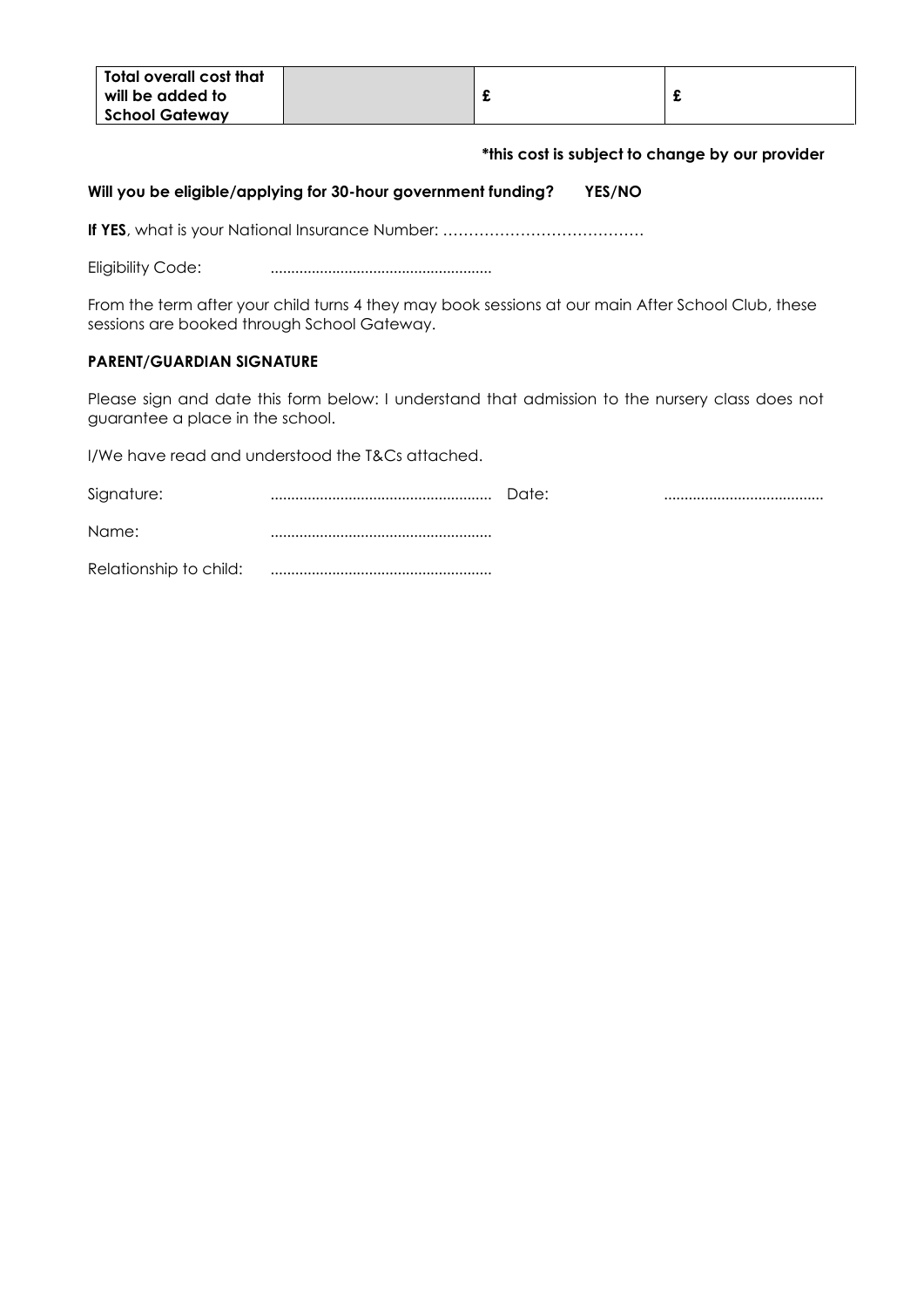## **TERMS AND CONDITIONS**

St Barnabas' Nursery is open Monday to Friday term time only and can accommodate a maximum of 13 children. Children are eligible for a funded place from the term after their third birthday. We highly recommend that children attend all 5 morning sessions per week as we feel that this is the number of sessions needed for children to settle with us and establish a routine. Children staying for a full day need to bring a packed lunch or you can purchase a school lunch. Nursery sessions are:

Morning session 08.45am to 11.45am 3 hours

Paid for extended wraparound sessions:

Lunchtime session to 12.20 pm

All day 8.45am – 3.00 pm

Children are eligible for free early year's education provision, which is 15 statutory hours per week, the term after their third birthday. At St Barnabas' CofE Nursery this is delivered in the form of five morning sessions of three hours in length. From September 2017, some children will be entitled to 30 hours childcare - see below.

Cut off dates for eligibility and free early years education provision are:

Autumn Term: your child must have turned 3 on or by 31st August.

Spring Term: your child must have turned 3 on or by 31st December.

Summer Term: your child must have turned 3 on or by 31st March.

If you would like to come and have a look around the nursery, please contact the school office to make an appointment.

#### **Admissions to nursery.**

Children are normally admitted at the start of the term unless there are exceptional circumstances.

As our nursery can accommodate a maximum of 13 children per session, in some years it may not be possible to admit children at the January and April intake. This will be if we do not have sufficient space. Where this is the case, we will notify parents and ask them if they would like their application to be refiled for September intake.

Letters will be sent out at the beginning of the previous term to confirm what sessions we can offer and a start date. The letter will also explain how we manage the transition into our nursery with settling-in sessions.

Completed forms should be returned to the school office and marked Nursery Application Form.

### **Allocation of places.**

Places are allocated using the St Barnabas' CofE Primary School Admissions Policy. If you would like a copy, please go to our website [www.st-barnabas.oxon.sch.uk](http://www.st-barnabas.oxon.sch.uk/) or email the school office [office.3832@st-barnabas.oxon.sch.uk](mailto:office.3832@st-barnabas.oxon.sch.uk)

#### **Children who are due to start in a reception class the following September**.

In this instance places will be allocated in accordance with our Admissions Policy.

*The offer of a place in our Nursery Class does not guarantee a child a place in the reception class at St Barnabas' CofE Primary School. A fresh application will be required in accordance with the criteria for admissions to reception class via Oxfordshire County Council Admissions Team.*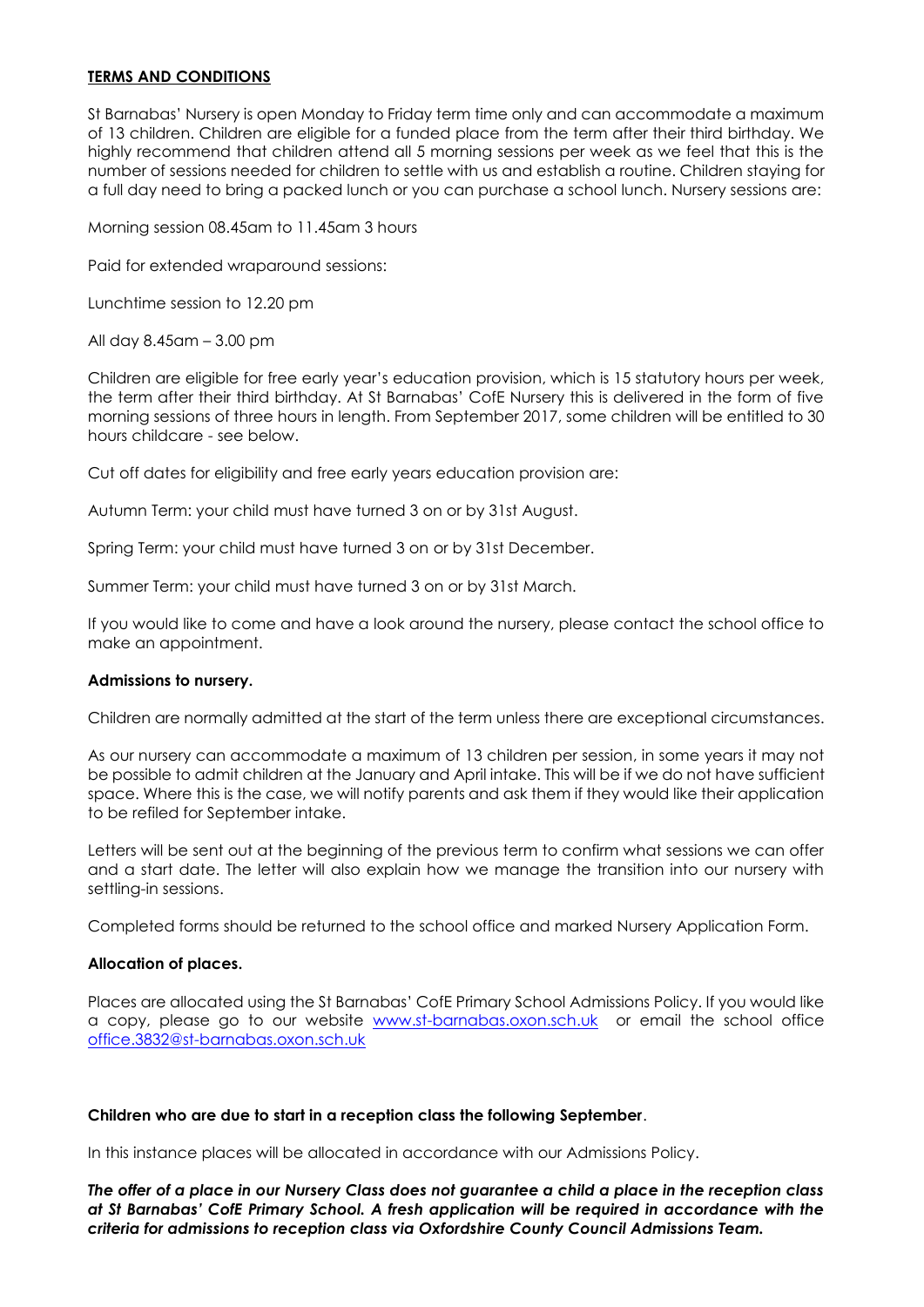## **Children who already attend St Barnabas' CofE Nursery Class and who will stay on in the Nursery Class in the following September.**

Children who have started nursery in January or Easter who are not yet of statutory school age and will stay in nursery in the following September will be guaranteed the sessions that they currently attend. They will be required to submit a fresh application for any extra sessions / changes that they require and these will be allocated using the above criteria.

### **Changes to nursery sessions.**

Any requests for changes to nursery sessions should be put in writing to the school office via email [office.3832@st-barnabas.oxon.sch.uk](mailto:office.3832@st-barnabas.oxon.sch.uk) . If we have space to accommodate the change then this will happen from the beginning of the next half term. One term's written notice is required for the removal of a child from nursery or for a reduction / change in nursery hours. Where no notice is given, one term's fees will be charged.

## **Fees and payments.**

## **Eligibility Criteria for 30 Hour Funded Places from September 2017:**

The free early education provision of 30 hours can be split across childcare providers. If you wish to do this, it is important that you tell us that your child will be attending another nursery as well as St Barnabas' Nursery Class and how you wish to split the funding (including child minders who claim the funding). Please do this by writing to school office.

The extended free childcare entitlement will be available to parents/carers of three- and four-yearolds where:

The child and parent **must** be resident in the Oxfordshire LA area, i.e. **pay council tax to Oxfordshire County Council** 

### **and:**

Both parents are working (or sole parent in a lone parent family) & each parent/carer earns on average:

a weekly minimum equivalent to 16 hours at national minimum wage (NMW) (for under 25 year olds) or national living wage (NLW) (if over 25 years old), and less than £100,000 per year.

### **Or**

Both parents are employed but one or both parents is temporarily away from the workplace on parental, maternity, paternity or adoption leave or statutory sick pay, or

One parent is employed & the other parent has substantial caring responsibilities based on specific benefits received for caring, or

One parent is employed & one parent is disabled or incapacitated based on receipt of specific benefits.

To find out more about this and to check your eligibility please visit:

### **<https://www.gov.uk/30-hours-free-childcare>**

### **For 15 Hour Funded Places:**

Nursery fees from September 2021 are as follows:

Any hours attended over the 15 statutory hours per week will attract fees of £17.50 per session for the full day or £5.00 per session until 12.20 pm. We retain the right to review and increase fees, these will be reviewed annually.

All financial matters are dealt with by the school office.

Payment can be made via the School Gateway, in cash or by cheque made payable to Oxfordshire County Council and write your child's name and 'nursery fees' on the reverse.